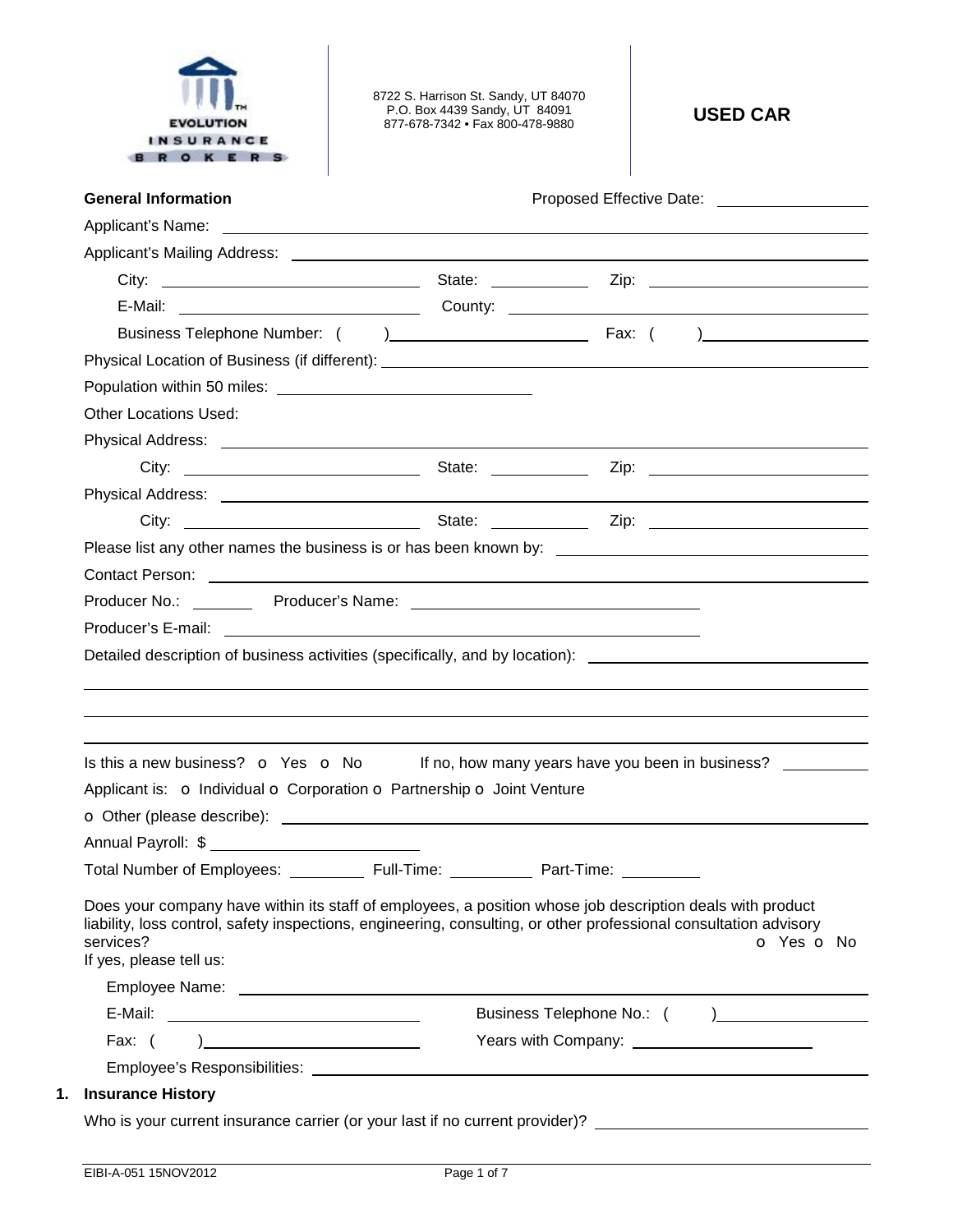Provide name(s) for all insurance companies that have provided Applicant insurance for the last three years:

|                        | Coverage: | Coverage: | Coverage: |
|------------------------|-----------|-----------|-----------|
| <b>Company Name</b>    |           |           |           |
| <b>Expiration Date</b> |           |           |           |
| <b>Annual Premium</b>  | ۰D        | จ         | ѡ         |

Has the Applicant or any predecessor or related person or entity ever had a claim?  $\bullet$  Yes  $\bullet$  No Attach a complete five year Claims and Loss History including details.

Has the Applicant, or anyone on the Applicant's behalf, attempted to place this risk in standard markets?

o Yes o No

If the standard markets are declining placement, please explain why:

# **Coverage Requested (Please check):**

- o Commercial Liability
- o Business Auto Liability business use of owned autos
- o Physical Damage to owned vehicles, used for business only.
- o Garage Keeper's Legal Liability (GKLL)
- o Dealer's Open Lot legal liability for vehicles on sale

## **Garage Liability Limits**

- o \$25,000/\$75,000 o \$200,000/\$400,000
- o \$50,000/\$100,000 o \$250,000/\$500,000
- $\bullet$  \$100,000/\$200,000  $\bullet$  \$500,000/\$1,000,000
- o \$150,000/\$300,000

**Self-Insured Retention (SIR):** o \$1,000 (Minimum) o \$1,500 o \$2,500 o \$5,000 o \$10,000

## **GKLL - Garage Keepers Legal Liability Limits**

o Specified Causes of Loss—fire, theft, explosion, mischief and vandalism. A Deductible will apply for each covered auto.

| Collision: a deductible will apply for each covered auto.<br>Ω |                        |                               |  |  |  |  |
|----------------------------------------------------------------|------------------------|-------------------------------|--|--|--|--|
|                                                                |                        | <b>LIMIT AT EACH LOCATION</b> |  |  |  |  |
|                                                                | Loc. $#1$              | O S                           |  |  |  |  |
|                                                                | $Loc. #2$   $\circ$ \$ |                               |  |  |  |  |
|                                                                | $Loc. #3$   $\circ$ \$ |                               |  |  |  |  |

#### **Dealers Open Lot Coverage Limits**

o Specified Causes of Loss—fire, theft, explosion, mischief and vandalism. A Deductible will apply for each covered auto.

| Collision: a deductible will apply for each covered auto.<br>O |                        |                               |  |  |  |
|----------------------------------------------------------------|------------------------|-------------------------------|--|--|--|
|                                                                |                        | <b>LIMIT AT EACH LOCATION</b> |  |  |  |
|                                                                | Loc. $#1$              | $\Omega$ $\Omega$             |  |  |  |
|                                                                | Loc. $#2$              | $\overline{5}$                |  |  |  |
|                                                                | $Loc. #3$   $\circ$ \$ |                               |  |  |  |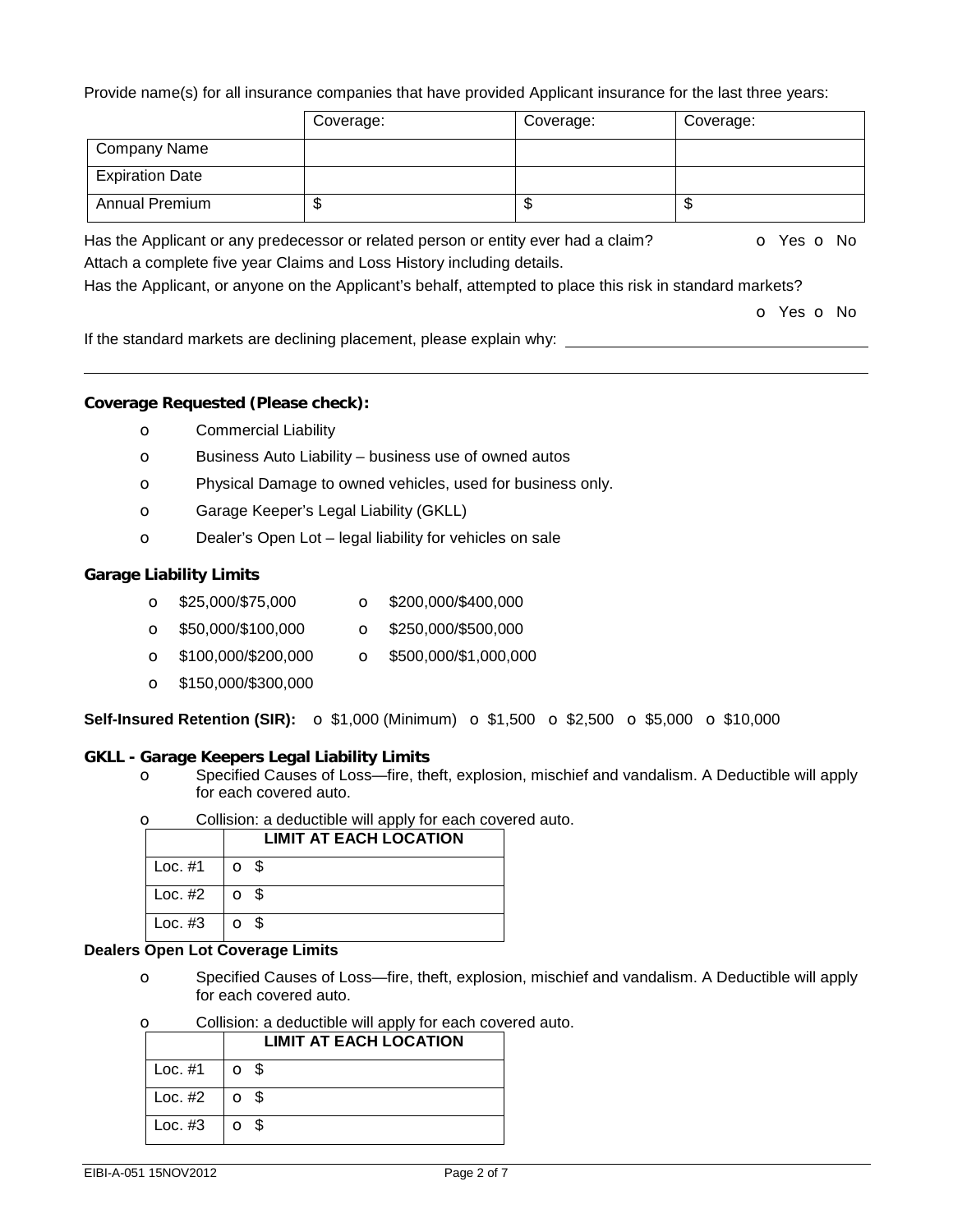Interests to be covered on autos held for sale:

- o All parties' interest in covered autos
- o Financed party's interest only in stock for sale

# **2. Business Activities**

1. List all Location(s) owned or from which you operate (use separate sheet if necessary). Please list Address,

City, State and description of use. Show main location as No. 1.

|        | <b>NUMBER AND STREET</b> | CITY | <b>COUNTY</b> | <b>STATE</b> | <b>ZIP CODE</b> |
|--------|--------------------------|------|---------------|--------------|-----------------|
| Loc.   |                          |      |               |              |                 |
| Loc. 2 |                          |      |               |              |                 |
| Loc.3  |                          |      |               |              |                 |

a. Description of Use

1. Loc. 1:

Type of Facility:

- o Building Storage
- o Standard Open Lot (Protected—Posts/Chains)
- o Non-Standard Open Lot (Unprotected)
- 2. Loc. 2:

Type of Facility:

- o Building Storage
- o Standard Open Lot (Protected—Posts/Chains)
- o Non-Standard Open Lot (Unprotected)
- 3. Loc. 3:

Type of Facility:

- o Building Storage
- o Standard Open Lot (Protected—Posts/Chains)
- o Non-Standard Open Lot (Unprotected)

2. Describe test drive procedures:

 

|         | 3. Are customers allowed to keep cars overnight or weekends?                                                                                                                                                                   | O Yes O No |  |
|---------|--------------------------------------------------------------------------------------------------------------------------------------------------------------------------------------------------------------------------------|------------|--|
| 4. Lots |                                                                                                                                                                                                                                |            |  |
|         | a. If autos are outside, is lot a protected lot that is completely enclosed by a chain link fence or chain and                                                                                                                 |            |  |
|         | posts not more than four feet apart?                                                                                                                                                                                           | O Yes O No |  |
|         | b. Is lot completely enclosed by a chain link fence or chain and posts not more than six feet apart?                                                                                                                           |            |  |
|         |                                                                                                                                                                                                                                | O Yes O No |  |
| C.      | Is lot completely floodlighted?                                                                                                                                                                                                | o Yes o No |  |
|         | Please explain: The contract of the contract of the contract of the contract of the contract of the contract of the contract of the contract of the contract of the contract of the contract of the contract of the contract o |            |  |
| d.      | Do you use guard dogs?                                                                                                                                                                                                         | O Yes O No |  |
|         | Please explain:                                                                                                                                                                                                                |            |  |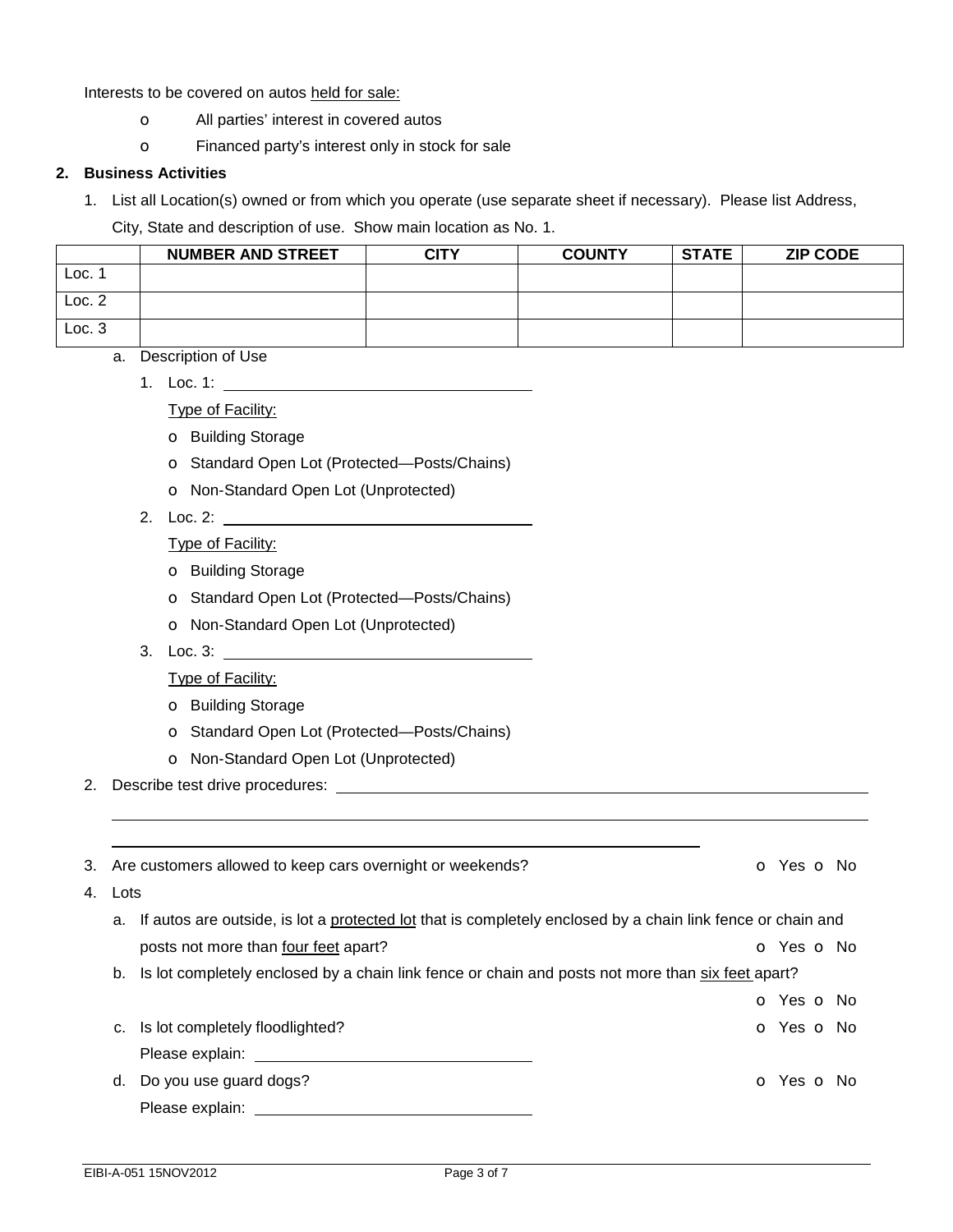|    | e. Is their police or other protection?                                                         |                                                                                                                                                                                                                                |                                                     | O Yes O No |
|----|-------------------------------------------------------------------------------------------------|--------------------------------------------------------------------------------------------------------------------------------------------------------------------------------------------------------------------------------|-----------------------------------------------------|------------|
|    |                                                                                                 | Please explain: Note and the set of the set of the set of the set of the set of the set of the set of the set of the set of the set of the set of the set of the set of the set of the set of the set of the set of the set of |                                                     |            |
|    | f. Do you pick up or deliver automobiles?                                                       |                                                                                                                                                                                                                                |                                                     | O Yes O No |
|    |                                                                                                 | Please explain: University of the state of the state of the state of the state of the state of the state of the state of the state of the state of the state of the state of the state of the state of the state of the state  |                                                     |            |
|    | g. Do you repossess property autos?                                                             |                                                                                                                                                                                                                                |                                                     | O Yes O No |
|    |                                                                                                 | 1. Number of repossessions annually #                                                                                                                                                                                          |                                                     |            |
| 5. | Estimated annual gross receipts: \$                                                             |                                                                                                                                                                                                                                |                                                     |            |
|    | a. Retail Sales:                                                                                | $\frac{1}{2}$                                                                                                                                                                                                                  |                                                     |            |
| 6. | If you are a wholesaler, do you maintain a separate storage facility?                           |                                                                                                                                                                                                                                |                                                     | O Yes O No |
|    |                                                                                                 |                                                                                                                                                                                                                                |                                                     |            |
|    |                                                                                                 |                                                                                                                                                                                                                                |                                                     |            |
| 7. | Do you consign autos to retail dealers?                                                         |                                                                                                                                                                                                                                |                                                     | O Yes O No |
|    |                                                                                                 |                                                                                                                                                                                                                                |                                                     |            |
| 8. |                                                                                                 |                                                                                                                                                                                                                                |                                                     |            |
|    | Wholesale: ______________________                                                               |                                                                                                                                                                                                                                |                                                     |            |
| 9. | Indicate how many:                                                                              |                                                                                                                                                                                                                                |                                                     |            |
|    | a. Dealer plates: _______________                                                               |                                                                                                                                                                                                                                | 100% used for business. No personal use is insured. |            |
|    | b. Transportation Plates: ________________ 100% used for business. No personal use is insured.  |                                                                                                                                                                                                                                |                                                     |            |
|    | c. Service Vehicles: _______________________100% used for business. No personal use is insured. |                                                                                                                                                                                                                                |                                                     |            |
|    | 10. How are autos acquired?                                                                     |                                                                                                                                                                                                                                |                                                     |            |
|    |                                                                                                 | Local auto auction                                                                                                                                                                                                             | %                                                   |            |
|    |                                                                                                 | New car dealer                                                                                                                                                                                                                 | $\frac{9}{6}$                                       |            |
|    |                                                                                                 | Wholesale                                                                                                                                                                                                                      | $\frac{9}{6}$                                       |            |
|    |                                                                                                 | <b>Private Parties</b>                                                                                                                                                                                                         | %                                                   |            |
|    | 11. Average number of cars for sale at one time:                                                |                                                                                                                                                                                                                                |                                                     |            |

12. List any major auctions you attend in order of most frequented:

| Auction # | City/State |
|-----------|------------|
|           |            |
|           |            |
|           |            |
|           |            |
|           |            |
|           |            |
|           |            |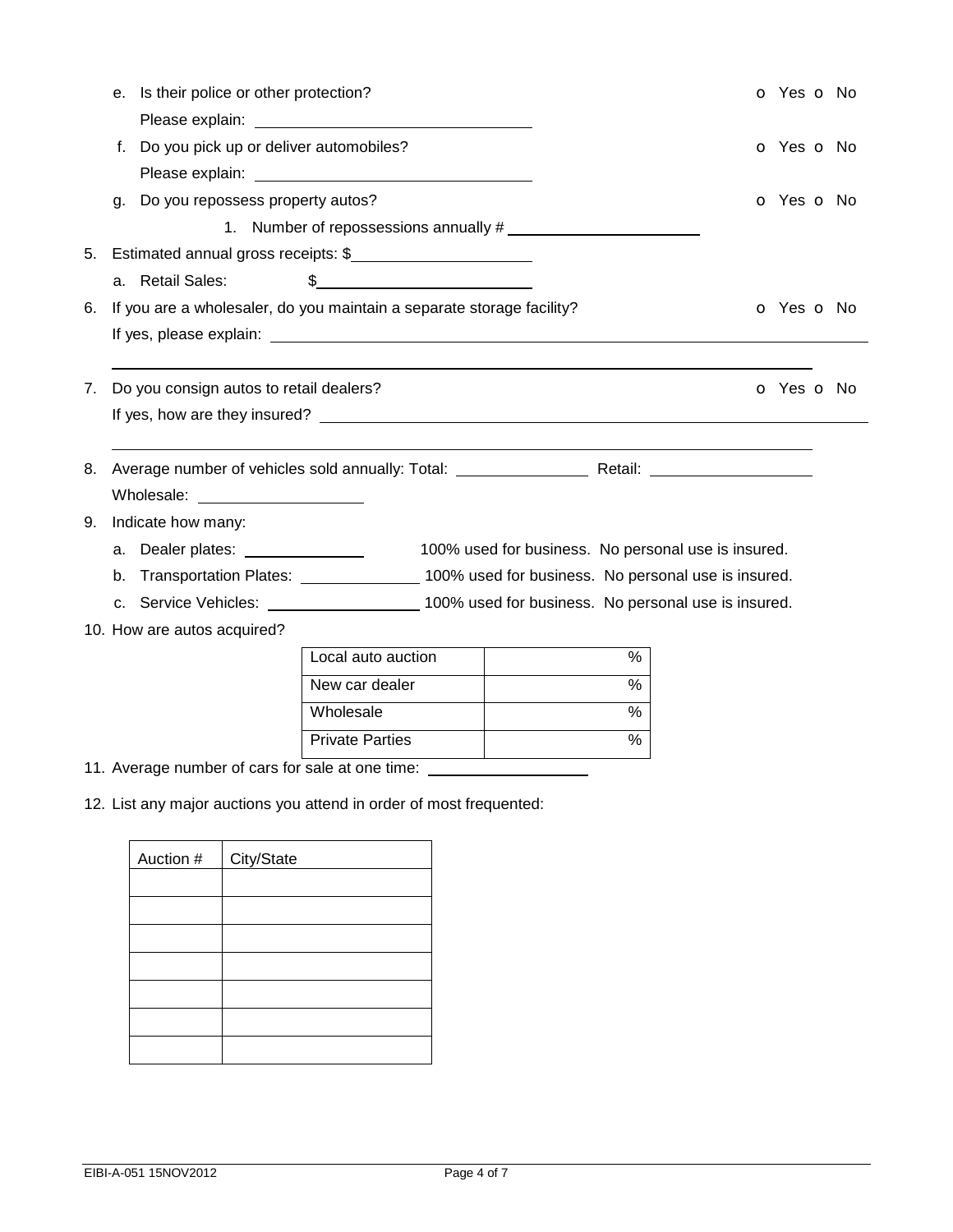13. Please complete a Schedule of Named Operators, listing drivers to be specifically insured (no coverage will be afforded unless all drivers who are furnished an auto are listed). Include any employee or proprietor, partner or officer who is to be named as an Insured Driver on covered autos.

Note: Insurance is provided to named operators only. Specifically, insured coverage for named insured operators is limited to business use only. Personal use of insured vehicles--owned or non-owned--is EXCLUDED. All business owners and employees must purchase a separate family auto policy for personal use of owned and non-owned vehicles.

14. Please complete a schedule of Commercial Vehicles to be specifically insured. Please list all vehicles owned and licensed by you and used in your business. Include all service vehicles, tow trucks, and car carriers. No coverage will be afforded unless each unit is specifically listed, described, and insured, and a coverage charge is paid. Scheduled vehicles are only insured when driven by named insured drivers.

# **3. Employee Information**

a. Number of Total Staff

| Full Time | Part Time      | Seasonal                                       |
|-----------|----------------|------------------------------------------------|
|           | <b>NIIMRFR</b> | <b>ESTIMATED ANNUAL GROSS</b><br><b>PAYROL</b> |

|                                 | <b>NUMBER</b> | <b>PAYROLL</b> |
|---------------------------------|---------------|----------------|
| A. Proprietor, Partner, Officer |               | \$             |
| <b>B.</b> Office Employees      |               | S              |
| C. Salesmen                     |               | \$             |
| D. Service Dept. Employees      |               | S              |
| E. Other Employees              |               | S              |

b. Schedule of drivers furnished Autos. Please list all drivers according to their employee class.

Note: No coverage afforded unless all drivers who are furnished an Auto are listed.

Class I: Furnished vehicles for personal use (minimum age of driver is 23 years).

Class II: Furnished vehicles for business use only (minimum age of driver is 23 years).

c. Class I- Employees: Personal Use

Any employee or active proprietor, partner of officer who is furnished a covered Auto.

| <b>NAME</b> | <b>POSITION</b> | <b>D.O.B.</b> | <b>DRIVERS LICENSE #  </b> | <b>STATE</b> |
|-------------|-----------------|---------------|----------------------------|--------------|
|             |                 |               |                            |              |
|             |                 |               |                            |              |
|             |                 |               |                            |              |
|             |                 |               |                            |              |

Inactive proprietors, partners or officers or family members of active or inactive proprietors, partners, officers or employees whom you will allow to drive an Auto, or other person or organization who you furnish an Auto.

| <b>NAME</b> | <b>POSITION/</b><br><b>RELATIONSHIP</b> | <b>D.O.B.</b> | <b>DRIVERS LICENSE #</b> | <b>STATE</b> |
|-------------|-----------------------------------------|---------------|--------------------------|--------------|
|             |                                         |               |                          |              |
|             |                                         |               |                          |              |
|             |                                         |               |                          |              |
|             |                                         |               |                          |              |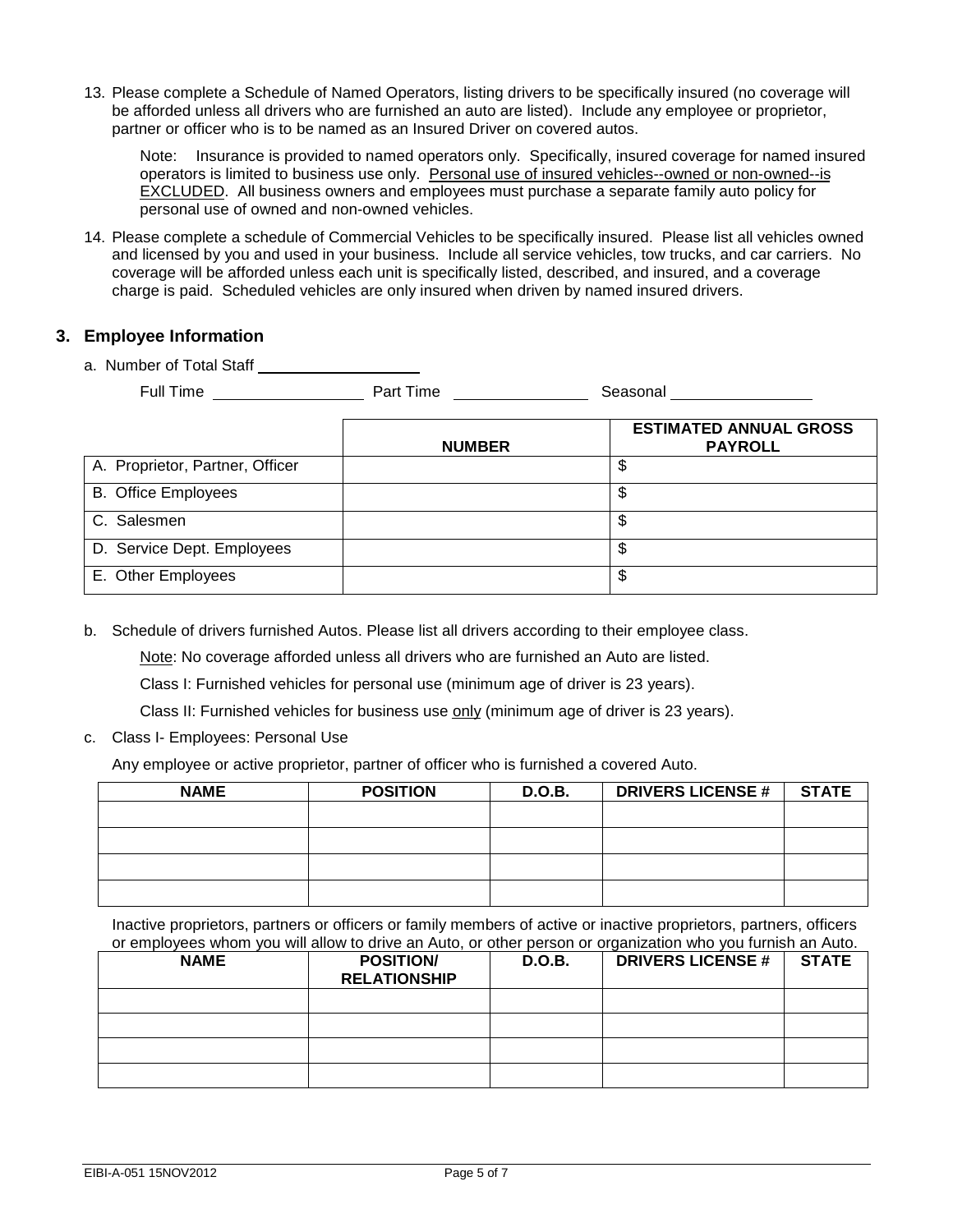#### d. Class II- Employees: No personal use

Proprietors, partners and executives active in the business, salespersons, general mangers, service managers, and any employee who drives Autos, but who is not furnished an Auto.

| <b>NAME</b> | <b>POSITION</b> | D.O.B. | <b>DRIVERS LICENSE #</b> | <b>STATE</b> |
|-------------|-----------------|--------|--------------------------|--------------|
|             |                 |        |                          |              |
|             |                 |        |                          |              |
|             |                 |        |                          |              |
|             |                 |        |                          |              |

#### **REPRESENTATIONS AND WARRANTIES**

The "Applicant" is the party to be named as the "Insured" in any insuring contract if issued. By signing this Application, the Applicant for insurance hereby represents and warrants that the information provided in the Application, together with all supplemental information and documents provided in conjunction with the Application, is true, correct, inclusive of all relevant and material information necessary for the Insurer to accurately and completely assess the Application, and is not misleading in any way. The Applicant further represents that the Applicant understands and agrees as follows: (i) the Insurer can and will rely upon the Application and supplemental information provided by the Applicant, and any other relevant information, to assess the Applicant's request for insurance coverage and to quote and potentially bind, price, and provide coverage; (ii) the Application and all supplemental information and documents provided in conjunction with the Application are warranties that will become a part of any coverage contract that may be issued; (iii) the submission of an Application or the payment of any premium does not obligate the Insurer to quote, bind, or provide insurance coverage; and (iv) in the event the Applicant has or does provide any false, misleading, or incomplete information in conjunction with the Application, any coverage provided will be deemed void from initial issuance.

The Applicant hereby authorizes the Insurer and its agents to gather any additional information the Insurer deems necessary to process the Application for quoting, binding, pricing, and providing insurance coverage including, but not limited to, gathering information from federal, state, and industry regulatory authorities, insurers, creditors, customers, financial institutions, and credit rating agencies. The Insurer has no obligation to gather any information nor verify any information received from the Applicant or any other person or entity. The Applicant expressly authorizes the release of information regarding the Applicant's losses, financial information, or any regulatory compliance issues to this Insurer in conjunction with consideration of the Application.

The Applicant further represents that the Applicant understands and agrees the Insurer may: (i) present a quote with a Sublimit of liability for certain exposures, (ii) quote certain coverages with certain activities, events, services, or waivers excluded from the quote, and (iii) offer several optional quotes for consideration by the Applicant for insurance coverage. In the event coverage is offered, such coverage will not become effective until the Insurer's accounting office receives the required premium payment.

The Applicant agrees that the Insurer and any party from whom the Insurer may request information in conjunction with the Application may treat the Applicant's facsimile signature on the Application as an original signature for all purposes.

The Applicant acknowledges that under any insuring contract issued, the following provisions will apply:

1. A single Accident, or the accumulation of more than one Accident during the Policy Period, may cause the per Accident Limit and/or the annual aggregate maximum Limit of Liability to be exhausted, at which time the Insured will have no further benefits under the Policy.

2. The Insured may request the Insurer to reinstate the original Limit of Liability for the remainder of the Policy period for an additional coverage charge, as may be calculated and offered by the Insurer. The Insurer is under no obligation to accept the Insured's request.

3. The Applicant understands and agrees that the Insurer has no obligation to notify the Insured of the possibility that the maximum Limit of Liability may be exhausted by any Accident or combination of Accidents that may occur during the Policy Period. The Insured must determine if additional coverage should be purchased. The Insurer is expressly not obligated to make a determination about additional coverage, nor advise the Insured concerning additional coverage.